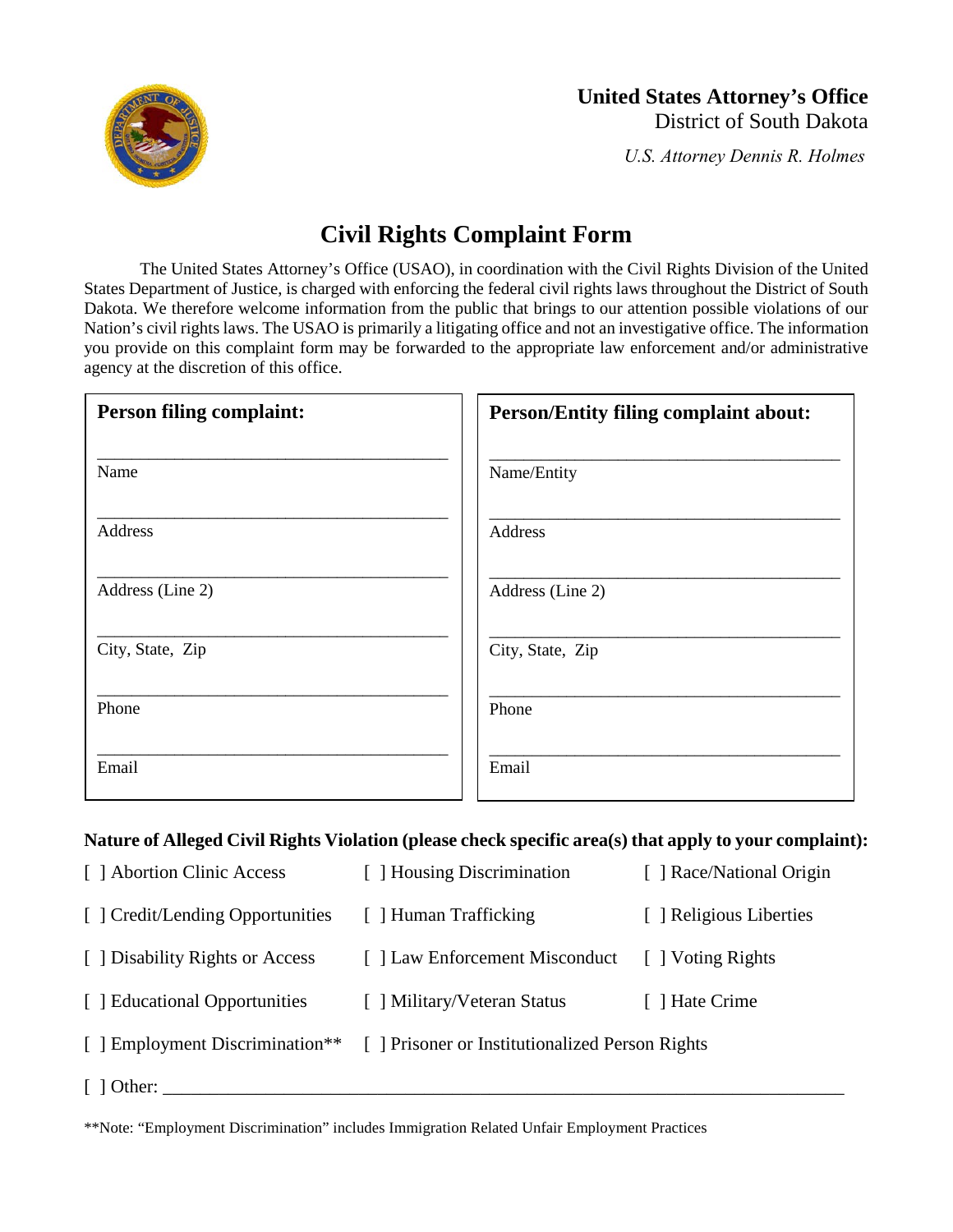**Please clearly describe the violation of civil rights laws that you would like to bring to our attention. Include as much information as possible, including the date, place, nature of incident, and contact information for any witnesses (please include copies of supporting documentation, but do not send original documents):**

**Do you believe that the violation of civil rights described in this complaint is part of, or results from, a policy, pattern, or practice on the part of the person or entity named above? If so, please describe the policy, pattern, or practice in detail and identify others who you believe were subjected to the same or similar treatment:**

#### **Are you represented by an attorney in this matter?**

[ ] Yes [ ] No

If yes, please provide name of attorney, address, phone number, and email.

| Name:    |        |
|----------|--------|
| Address: |        |
| Phone:   | Email: |